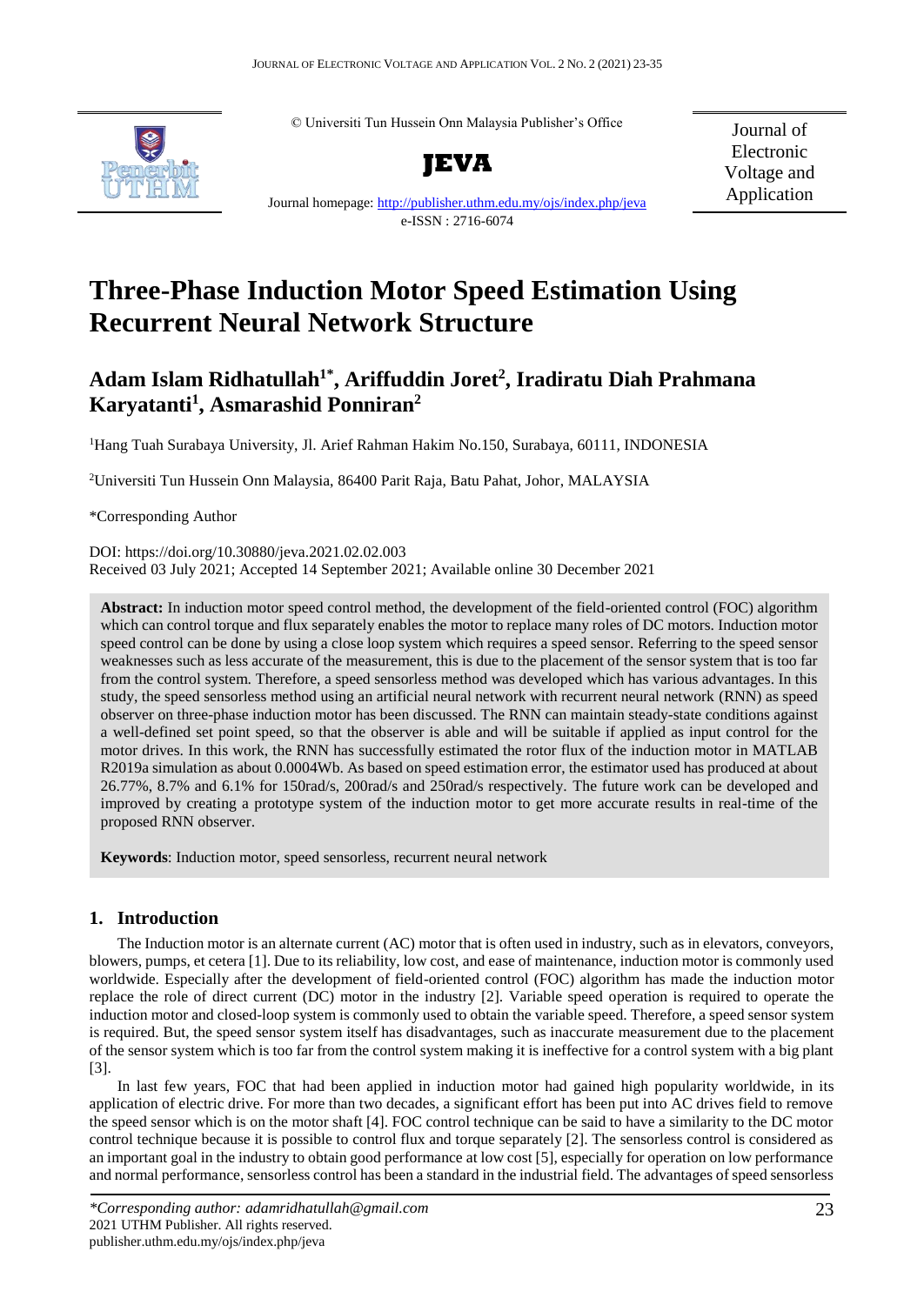on the induction motor driver reduce the complexity of the device, low cost, and reduce the size of the machine drive, replace the cable sensor, does not make any noises, and reduce the cost of maintenance [6].

The artificial neural network (ANN) has shown a good result in becoming an alternative system modeling and parameter observer for induction motor. It can be seen that there are big differences based on ANN structure for each of the tasks [7]. The ANN is suitable for a non-linear control system where it can use approximation abilities for observing specific tasks [8]. The memory on the ANN is dependent on its weights and biases and can be classified into three categories base on how the weights and biases are obtained, such as fixed-weight, supervised, and unsupervised [9]. Regarding on this, this paper has discussed about speed sensorless induction motor control using ANN. The ANN types used is the recurrent neural network (RNN), which has been applied as a replacement for the speed observer of threephase induction motor.

### **2. Three-Phase Induction Motor Modeling**

The modeling of three-phase induction motor in this work is based on equation circuit which comprises of *a*-*b*-*c* coordinate system and *d*-*q* coordinate system.

#### **2.1** *a***-***b***-***c* **Coordinate System**

The equivalent circuit of the three-phase induction motor is symmetrical if viewed by the rotating frame of the rotor circuit is as shown in Fig. 1. The stator circuit is described as the *as*, *bs*, and *c<sup>s</sup>* axes, while the rotor circuit is described as  $a_r$ ,  $b_r$ , and  $c_r$  axes.



**Fig. 1 -** Stator and rotor of induction motor in *a*-*b*-*c* coordinate system

Stator and rotor voltage equation can be described as referring to Fig. 1 as:

$$
V_{abcs} = r_s i_{abcs} + p \lambda_{abcs}
$$
 (1)

$$
V_{abcr} = r_r i_{abcr} + p \lambda_{abcr} \tag{2}
$$

where

$$
p = \frac{d}{dt} \tag{3}
$$

and

$$
p\lambda_{abcs} = L_s i_{abcs} + L_s i_{abcr} \tag{4}
$$

$$
p\lambda_{abcr} = L_r i_{abcs} + L_r i_{abcr} \tag{5}
$$

*L<sup>s</sup>* and *L<sup>r</sup>* matrix can be constructed as:

$$
L_{s} = \begin{bmatrix} L_{ls} & -\frac{1}{2}L_{ms} & -\frac{1}{2}L_{ms} \\ -\frac{1}{2}L_{ms} & L_{ls} + L_{ms} & -\frac{1}{2}L_{ms} \\ -\frac{1}{2}L_{ms} & -\frac{1}{2}L_{ms} & L_{ls} + L_{ms} \end{bmatrix}
$$
(6)

and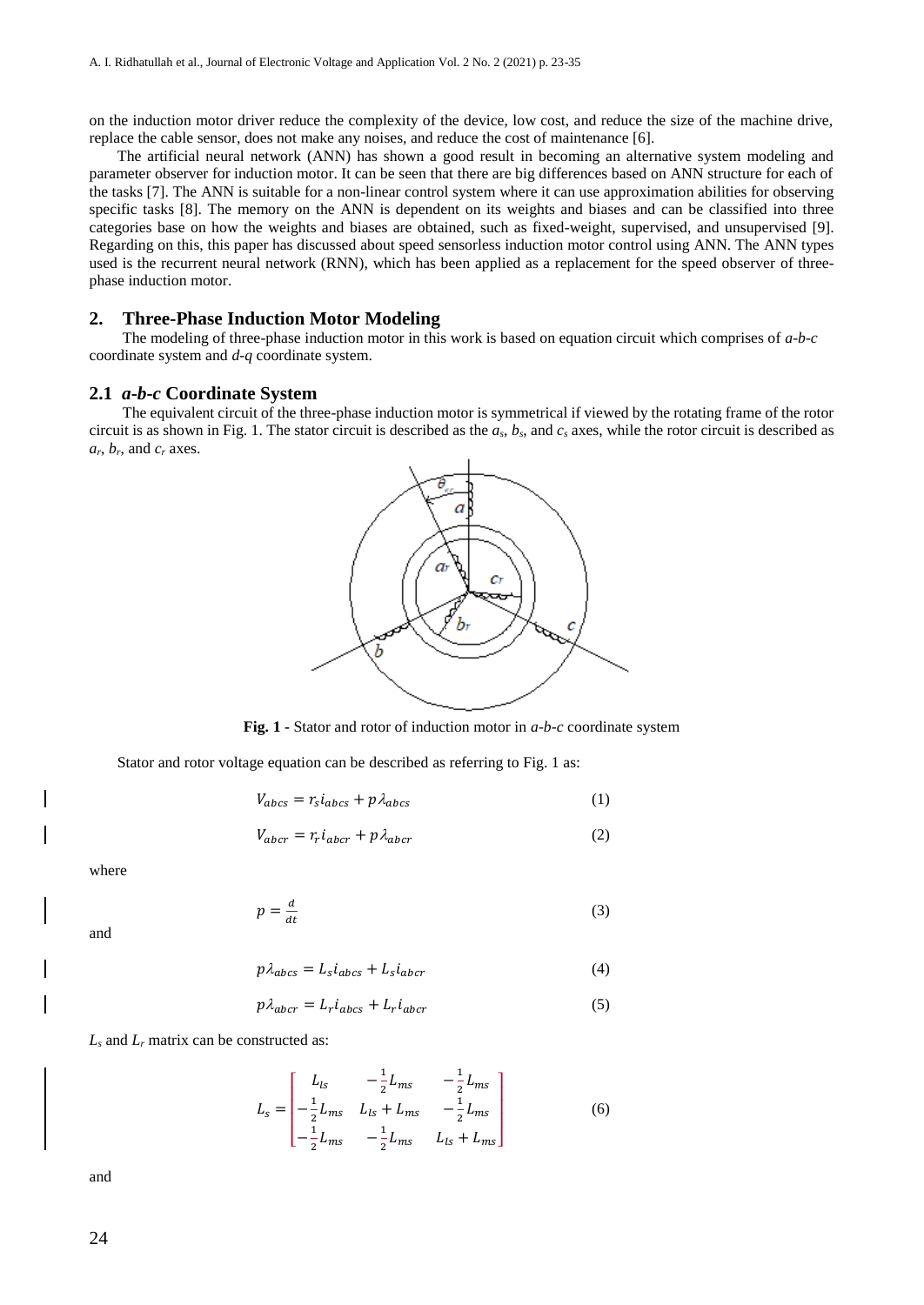$$
L_r = \begin{bmatrix} L_{lr} & -\frac{1}{2}L_{mr} & -\frac{1}{2}L_{mr} \\ -\frac{1}{2}L_{mr} & L_{ls} + L_{mr} & -\frac{1}{2}L_{mr} \\ -\frac{1}{2}L_{mr} & -\frac{1}{2}L_{mr} & L_{ls} + L_{mr} \end{bmatrix}
$$
(7)

# **2.2 d-q Coordinate System**



**Fig. 2 -** Equivalent circuit of d-q coordinate system of induction motor

Based on equivalence circuit in Fig. 2, the transformation of the  $a-b-c$  coordinate system to the  $d-q$  coordinate system of an three-phase induction motor can be calculated as given in equation 8 where *f* can be referred to as voltage, current or flux.

$$
f_{qds} = T(\theta) f_{abcs} \tag{8}
$$

The equation of stator voltage is

$$
\bar{V}_s = R_s \bar{I}_s + \frac{d}{dt} \bar{\lambda}_s + j \omega_s \bar{\lambda}_s \tag{9}
$$

where

$$
\bar{V}_s = v_{ds} + jv_{qs} \tag{10}
$$

$$
\bar{I}_s = \bar{t}_{ds} + j\bar{t}_{qs} \tag{11}
$$

$$
\bar{\lambda}_s = \bar{\lambda}_{ds} + j\bar{\lambda}_{qs} \tag{12}
$$

The equation of rotor voltage is

$$
\bar{V}_r = R_r \bar{I}_r + \frac{d}{dt} \bar{\lambda}_r + j(\omega_s - \omega_r) \bar{\lambda}_r
$$
\n(13)

where

$$
\bar{V}_r = v_{dr} + jv_{qr} \tag{14}
$$

$$
\bar{I}_r = \bar{t}_{dr} + j\bar{t}_{qr} \tag{15}
$$

$$
\bar{\lambda}_r = \bar{\lambda}_{dr} + j\bar{\lambda}_{qr} \tag{16}
$$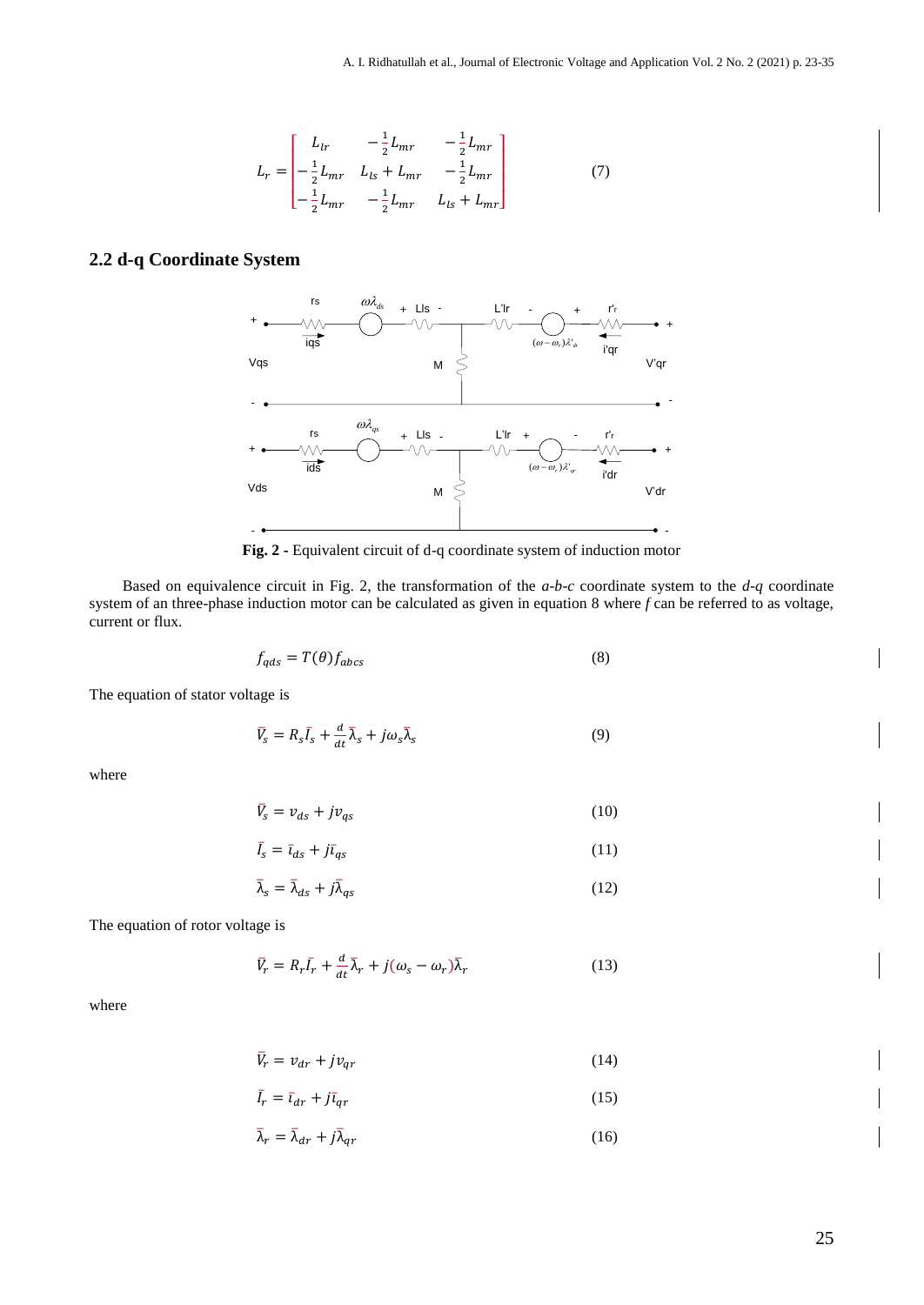The equation of electromagnetic torque can be calculated as:

$$
Te = \frac{3}{2} \frac{p}{2} \frac{M}{L_r} \left( \lambda_{rd} i_{sq} - \lambda_{rq} i_{sd} \right)
$$
 (17)

The motor angular speed is a function of electromagnetic torque and load torque is:

$$
\frac{j}{p}\frac{d\omega_r}{dt} + K_g \omega_r = T_g - T_L \tag{18}
$$

where,

 $Kg =$  the friction constant *(kg.m2/dt)*  $J =$  inertia moment *(kg.m2)*  $\omega_r$  = rotor angular speed *(rad/dt)* 

Linkage flux is described as a magnitude of rotating field on the coil within *N* winding.

$$
\bar{\lambda}_s = L_s \bar{I}_s + M \bar{I}_r \tag{19}
$$

$$
\bar{\lambda}_r = L_r \bar{I}_r + M \bar{I}_s \tag{20}
$$

The induction motor equation in the form of state variable equation can be simplified as:

$$
\frac{d}{dt}\begin{bmatrix} i_s \\ \lambda_r \end{bmatrix} = \begin{bmatrix} A_{11} & A_{12} \\ A_{21} & A_{22} \end{bmatrix} \begin{bmatrix} i_s \\ \lambda_r \end{bmatrix} + \begin{bmatrix} B_1 \\ 0 \end{bmatrix} v_s = Ax + Bv_s \tag{21}
$$

where

$$
A_{11} = -\left\{ \frac{R_S}{\sigma L_S} + \frac{1 - \sigma}{\sigma \tau_r} \right\} I = a_{r11} I
$$
 (22)

$$
A_{12} = \frac{M}{\tau L_s L_r} \left\{ \frac{1}{\tau_r} I - \omega_r J \right\} = a_{r12} I + a_{i12} J \tag{23}
$$

$$
A_{21} = \left(\frac{M}{\tau_r}\right)I = a_{r21}I\tag{24}
$$

$$
A_{22} = -\left(\frac{1}{\tau_r}\right)I + \omega_r J = a_{r22}I + a_{i22}J
$$
 (25)

$$
B_1 = \frac{1}{\tau L_s} I = b_1 I \tag{26}
$$

$$
C = \begin{bmatrix} I & 0 \end{bmatrix} \tag{27}
$$

$$
I = \begin{bmatrix} 1 & 0 \\ 0 & 1 \end{bmatrix} \tag{28}
$$

$$
J = \begin{bmatrix} 0 & -1 \\ 1 & 0 \end{bmatrix} \tag{29}
$$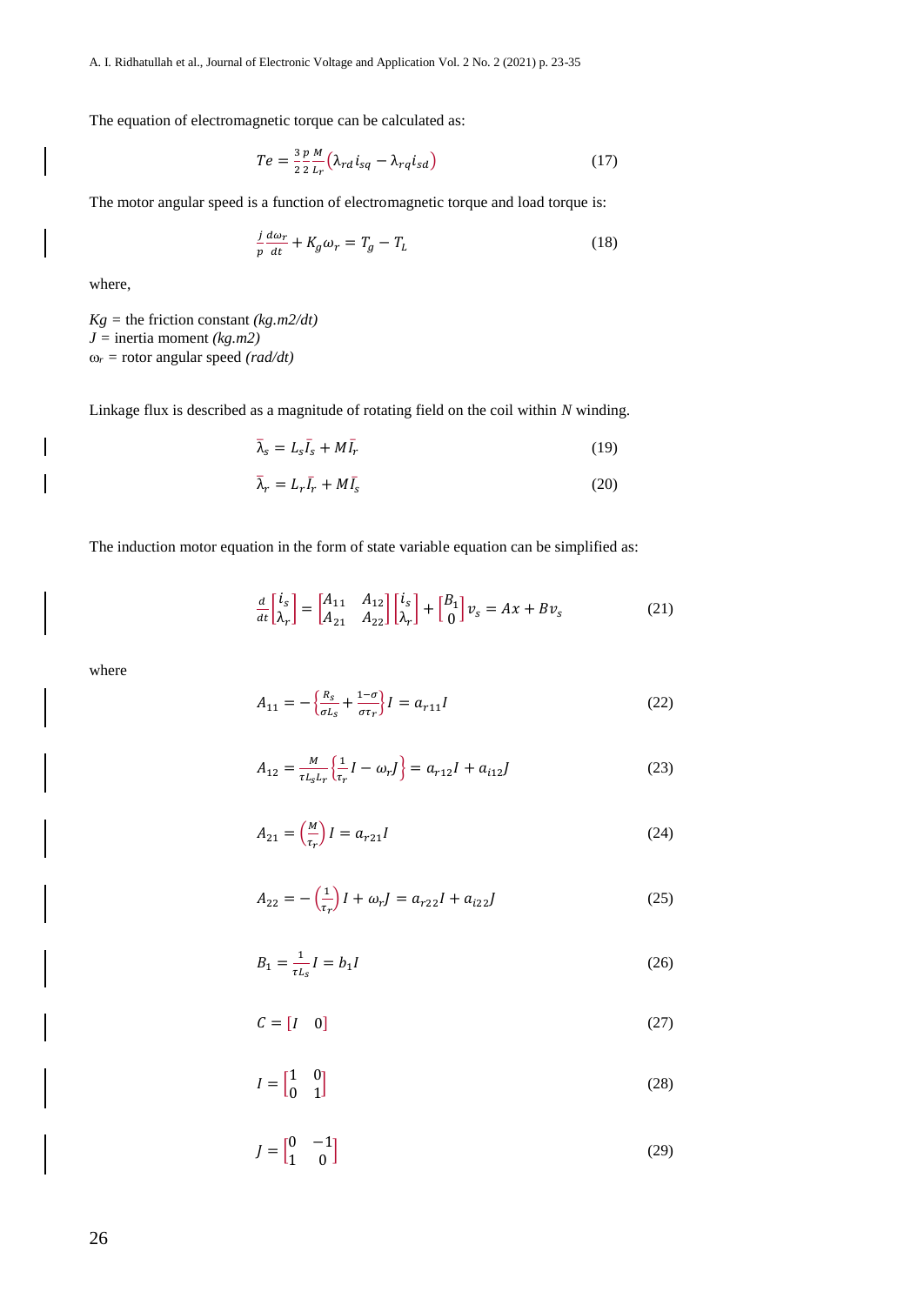

## **2.3 Induction Motor Simulation Model**



The block diagram of Fig. 3 was developed into a system modeling simulation in this work using the m-file from MATLAB R2019a. The three-phase motor specifications used for the simulation are:

| 115 Volt, 2 pairs of poles, 60 Hz. |     |                                        |  |  |  |  |
|------------------------------------|-----|----------------------------------------|--|--|--|--|
| Rs                                 | $=$ | $176Ω$ ; stator resistance             |  |  |  |  |
| Rr                                 | $=$ | 190Ω; rotor resistance                 |  |  |  |  |
| $L_{S}$                            | $=$ | 3.79H; stator inductance               |  |  |  |  |
| I.r                                | $=$ | 3.31H; rotor inductance                |  |  |  |  |
| M                                  | $=$ | 3.21H; coupled inductance              |  |  |  |  |
| $\boldsymbol{I}$                   | $=$ | 1.05e-5kg.m2; inertia momen            |  |  |  |  |
| Kd                                 |     | $= 1.49e-5kg.m2/s$ ; friction constant |  |  |  |  |
|                                    |     |                                        |  |  |  |  |

The equations used in the two-phase to three-phase coordinate transformation block are:

$$
\dot{i}_{ds}^* = i_{ds} \cos(\theta_e) - i_{qs} \sin(\theta_e)
$$
\n(30)

$$
i_{qs}^* = i_{ds} \sin(\theta_e) + i_{qs} \cos(\theta_e)
$$
 (31)

and

$$
\dot{i}_{as}^* = \dot{i}_{qs}^* \tag{32}
$$

$$
i_{bs}^* = -\frac{\sqrt{3}}{2} i_{ds}^* - \frac{1}{2} i_{qs}^*
$$
 (33)

$$
i_{cs}^* = \frac{\sqrt{3}}{2} i_{ds}^* - \frac{1}{2} i_{qs}^*
$$
 (34)

The PWM Inverter model has been made after making the induction motor model. The rotation vector concerning magnetizing current and torque current produces a reference phase current which is used for the inverter PWM control signal. The switching procedure applied in this work is as shown in Fig. 4, where the input of the pwm inverter has been set to 230V, -230V or 0V based on the error currents.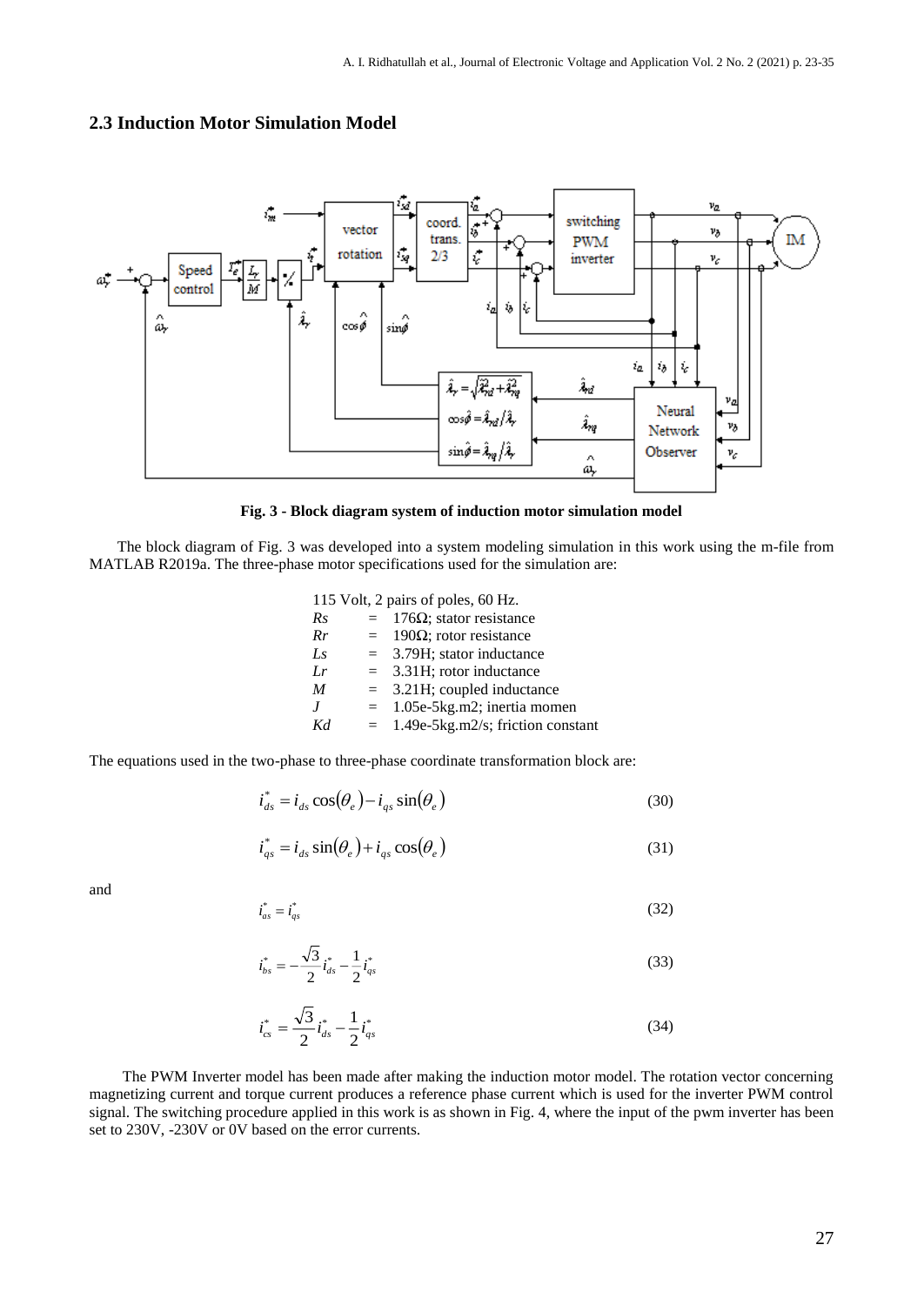

**Fig. 4 - PWM inverter**

### **2.4 Recurrent Neural Network**

Recurrent neural network (RNN) is an ANN that can provide feedback to the neuron itself or other neurons. RNN has at least one feedback, where this feedback loop can affect the learning ability and performance of the network. In addition, the output of the RNN depends not only on the input at current time but also on the input of the previous time. This condition is intended so that the network can accommodate several events in the past, which are followed by a calculation process. This is important for more complex problems, the output of the neural network is time-varying so that the neural network has a time-sensitive response to past memory conditions.



**Fig. 5 - RNN structure**

Based on RNN structure in Fig. 5, the output of the RNN can be calculated with the following equation:

 $y(k) = x(k + 1) - Ax(k) - V_1^0 \sigma[W_1^0 x(k)] - V_2^0 \phi[W_2^0 x(k)]u(k)$  (35)

The flowchart of the RNN training used in this study is as shown in Fig. 6. The training is conducted in order to determine the suitable parameters of the RNN structure that best fit the rotor fluxes of the induction motor which has been simulated without the RNN estimator.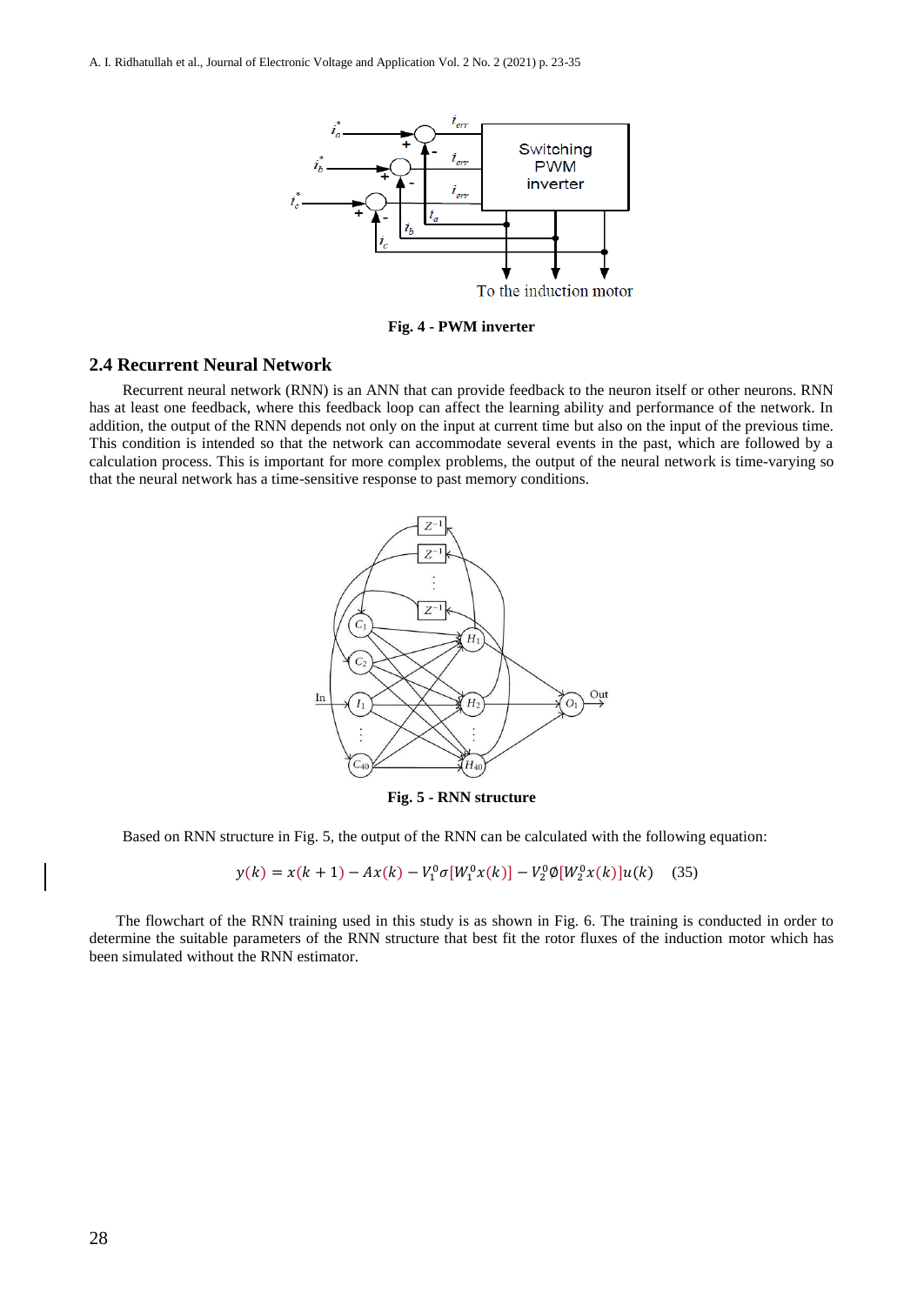

**Fig. 6 - RNN training flowchart**

# **2.5 Recurrent Neural Network Estimator**

The flux estimation and identification of the speed of a three-phase induction motor in this work is based on neural network technique. The learning algorithm chosen is the back-propagation while the neural network structure used is the RNN. This network consists of three layers, namely the input layer, hidden layer, and output layer. The configuration during off-line training is to train the neural network observer using calculated rotor speed and direct and quadrature fluxes from an induction motor modeling. The configuration used can be seen in Fig. 7 and Fig. 8.



**Fig. 7 -** RNN observer offline training for flux estimation



**Fig. 8 - RNN observer offline training for speed identification**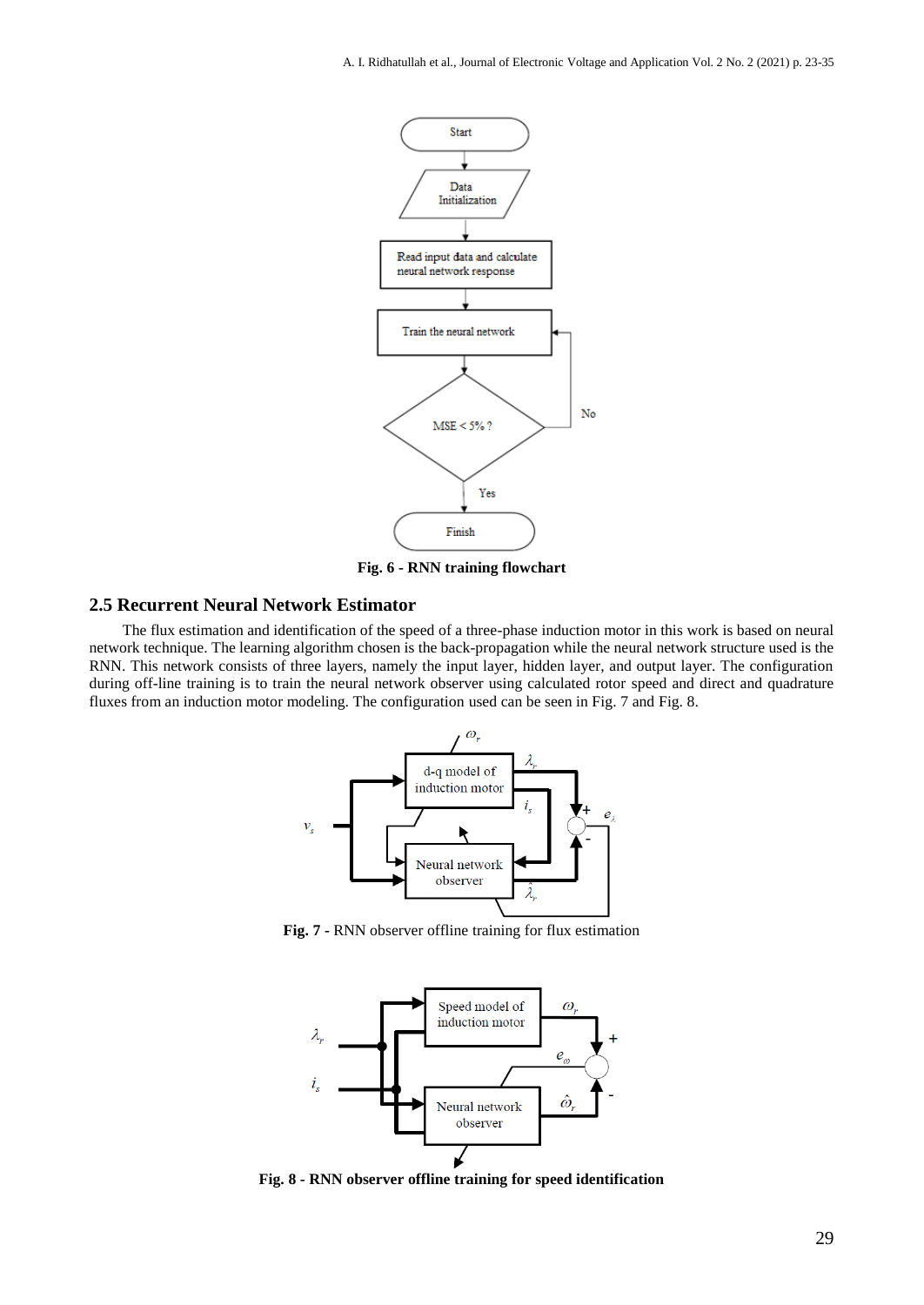

**Fig. 9 - RNN observer for flux estimation and online rotor speed identification**

The rotor speed identification when operating the simulation of the three-phase motor known as online, developed in this work can be seen in Fig. 9. In this work, the RNN observer has been used as a flux estimator so that the rotor flux which is a state variable of the induction motor model can be known and utilized in the control system. The observer of the RNN will use the variable equation of state of the induction motor to imitate the dynamics of the equation of the variable of the induction motor so that by studying the data obtained, the RNN can obtain the estimation values of flux and rotor speed.

### **3. Results and Discussion**

In this study, the direct and quadrature fluxes of the rotor in the induction motor simulation without observer system (actual) and with RNN observer (blue) are as shown in Fig. 10 ̶Fig. 15. Referring to these figures, the estimation of these rotor fluxes as made by the RNN seems to overlap with the actual signal. These results show that the use of the RNN estimator has perfectly estimated the flux of the rotor.



**Fig. 10 - Rotor direct flux calculation at 150 rad/s**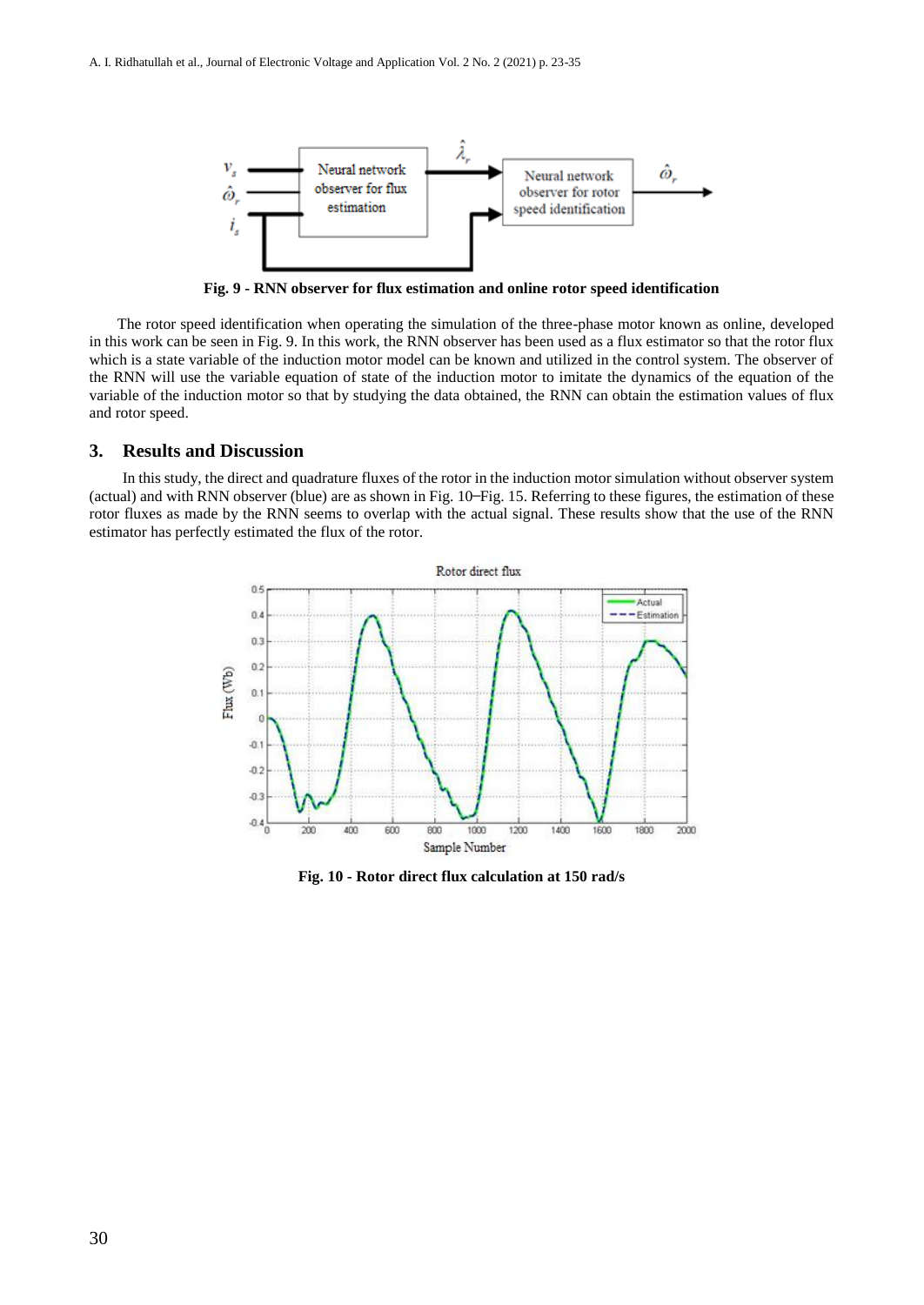

**Fig. 11 - Rotor direct flux calculation at 200 rad/s**



**Fig. 12 - Rotor direct flux calculation at 250 rad/s**



**Fig. 13 - Rotor quadrature flux calculation at 150 rad/s**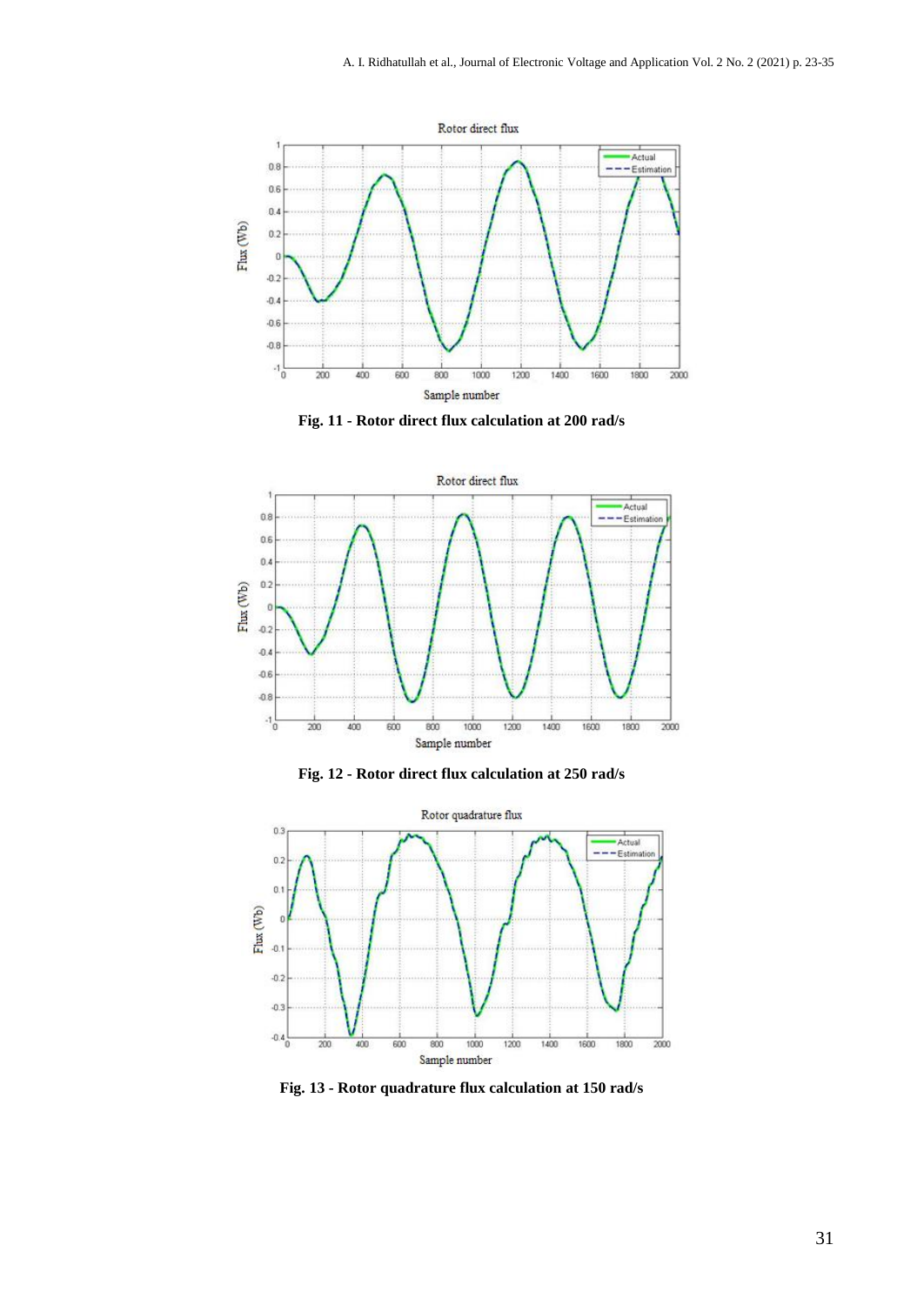

**Fig. 14 - Rotor quadrature flux calculation at 200 rad/s**



**Fig. 15 - Rotor quadrature flux calculation at 250 rad/s**

Based on the speed of the induction motor simulation with and without RNN estimator, the output speed from the RNN estimator has produced a constant speed profile with no ripple as compared to the speed calculation of the induction motor without controller system. This can be referred to Fig. 16-Fig. 18. Referring to the rotor speed calculation between the simulation with and without the RNN estimator in Fig. 16, the speed of the rotor at 150 rad/s without the estimator has produced transient at 450, 1100 and 1700 of sample number. As referring to the rotor direct flux calculation in Fig. 10, the transient can be observed to be happening as the polarity of flux changes from a negative value to a positive value which showing the changing state of the machine and to observe the transient condition when the machine operates out of the RNN working operation area. However, the transient did not occur when the machine runs at 200 rad/s and 250 rad/s. This is due to the initial parameters setting of the induction machine used in this study which can be said to be within the boundary of the RNN working operation area.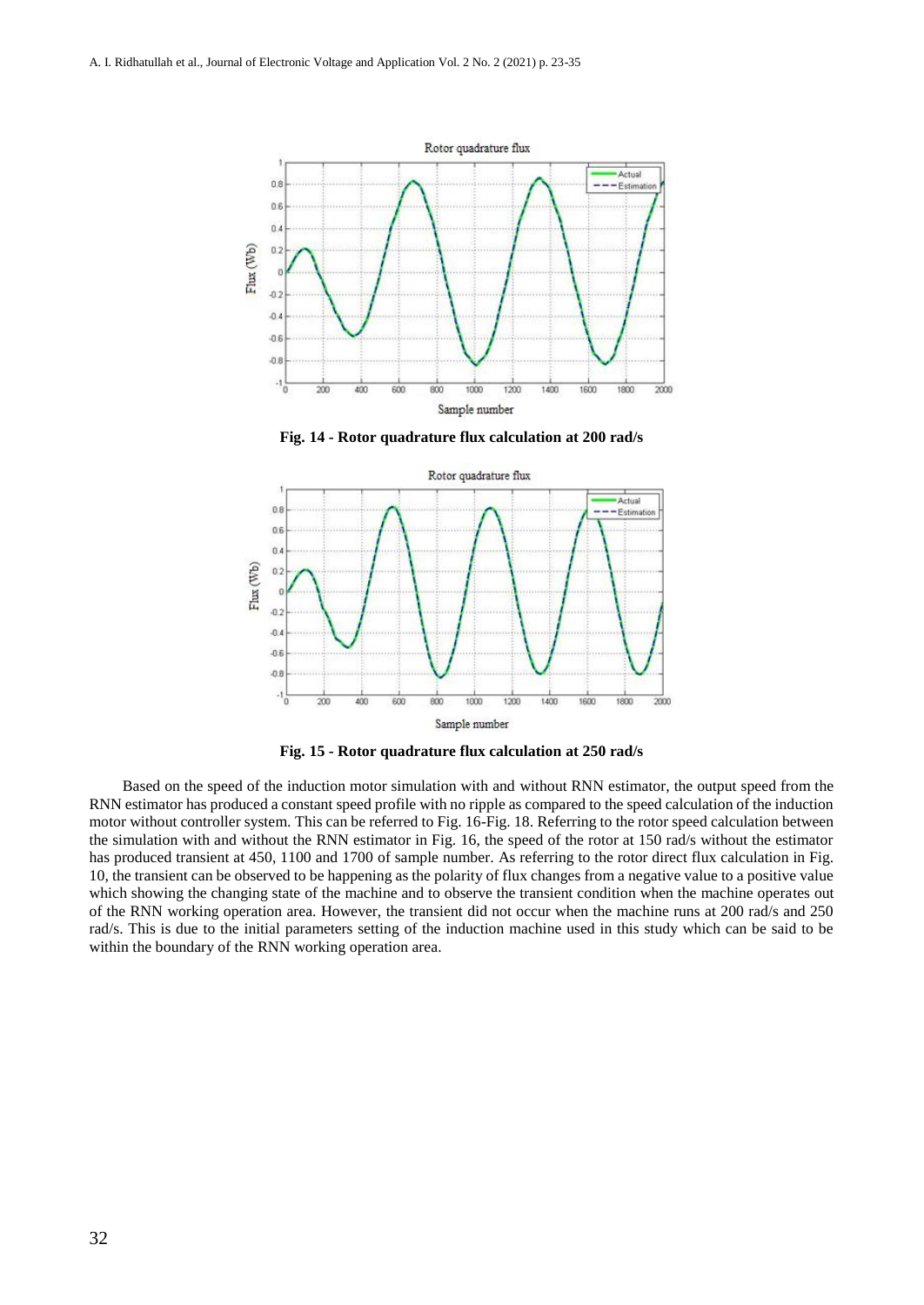

**Fig. 16 - Rotor speed calculation at 150 rad/s**







**Fig. 18 - Rotor speed calculation at 250 rad/s**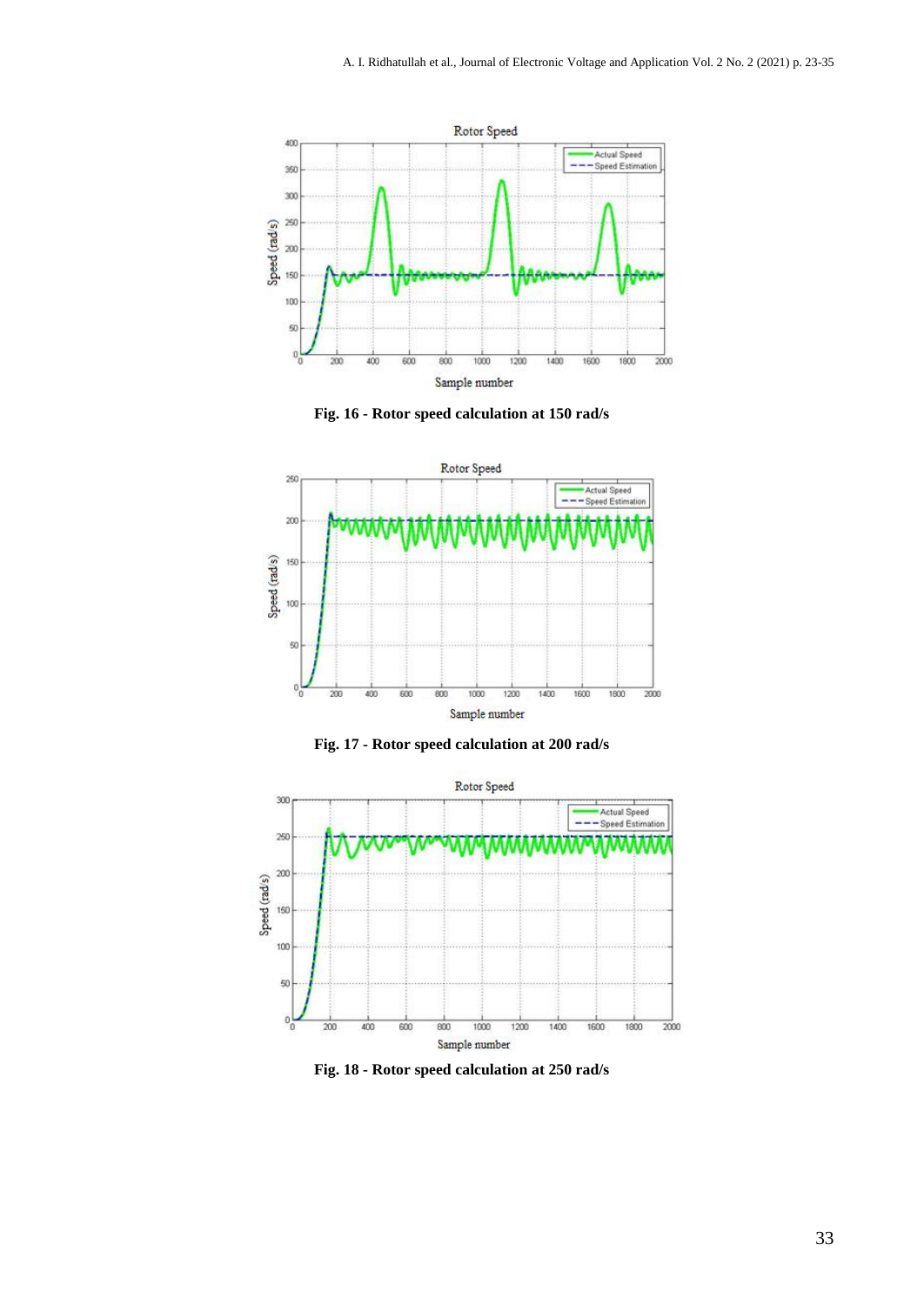|                | <b>ROTOR</b><br><b>SPEED</b> | <b>MEAN SOUARE ERROR</b>             |                                         |                         |                                                              |  |
|----------------|------------------------------|--------------------------------------|-----------------------------------------|-------------------------|--------------------------------------------------------------|--|
| No             |                              | <b>FLUX</b><br><b>DIRECT</b><br>(Wb) | <b>FLUX</b><br><b>QUDRATURE</b><br>(Wb) | <b>SPEED</b><br>(rad/s) | <b>ERROR</b><br><b>SPEED IN</b><br><b>PERCENTAGE</b><br>(96) |  |
|                | $150$ rad/s                  | 0.0004309                            | 0.0004308                               | 40.1556                 | 26.77                                                        |  |
| $\overline{2}$ | $200$ rad/s                  | 0.00040                              | 0.00043                                 | 17.412                  | 87                                                           |  |
| 3              | $250$ rad/s                  | 0.000375                             | 0.000407                                | 15.3456                 | 6.1                                                          |  |

**Table 4.1 - Recurrent neural network observer test online data at different speeds**

Referring to Table 4.1, the mean square error (MSE) of the rotor rotational speed as estimated by the RNN observer is relatively small. Flux estimation in induction motor simulation using RNN observer with different speeds setting obtained the MSE value of the rotor direct flux ranging from 0.0004309 Wb to 0.0003745 Wb. Meanwhile, the MSE value for the rotor quadrature flux ranging from 0.0004308 Wb to 0.000407 Wb. Simulation of rotor speed identification using RNN observer applied in induction motor simulation with different speeds setting has obtained the MSE value ranging from 15.3456 rad/s to 40.1556 rad/s. The error percentages obtained through the RNN method of controlling are 6.1% at speed of 250 rad/s, 8.7% at speed of 200 rad/s, and 26.77% at speed of 150 rad/s.

### **4. Conclusion**

Simulation of an induction motor controller using RNN estimator using MATLAB software has been successfully developed. Based on the results of the simulation the fluxes of the rotor has been perfectly estimated by the estimator with error value at about 0.0004 Wb. Referring to the speed profile of the induction motor simulation in this study, it is known that the result of MSE speed is relatively large because it exceeds 5%. As for improvement, the RNN estimator can be retrained or modified in term of its training algorithm and structure. However, the RNN can maintain steady-state conditions against a well-defined set point speed, so that the observer is able and will be suitable if applied as input control for an induction motor drives.

#### **Acknowledgement**

The authors would like to extend their gratitude to Universiti Tun Hussein Onn Malaysia (UTHM) and Hang Tuah Surabaya University for supporting this research study under Student Mobility Programme.

#### **References**

- [1] M. Aswin, Perancangan Pengendali Field-Oriented Controller (FOC) Motor Induksi Tanpa Sensor Berbasis Model Reference Adaptive System (MRAS), Malang: Universitas Muhammadiyah Malang, 2019
- [2] L. Fan and Y. Liu, "Neural Network-Based Speed Identification For Speed-Sensorless Induction Motor Drives," in *Chinese Control and Decision Conference*, Xuzhou, 2010
- [3] I.D.P. Karytanti, Perancangan Neural Network Observer Untuk Identifikasi Kecepatan Motor Induksi, Surabaya: Institut Teknologi Surabaya, 2003
- [4] Y. B. Zbede, S. M. Gadoue and D. J. Atkinson, "Model Predictive MRAS Estimator for Sensorless Induction Motor Drives," *IEEE Transactions On Industrial Electronics,* pp. Vol. 63, No. 6, pp. 3511-3521, 2016
- [5] S. Bodkhe and M. Aware, "Speed-Sensorless, Adjustable-Speed Induction Motor Drive Based on DC-Link Measurement," *International Journal of Physical Sciences,* pp. Vol. 4, No. 4, pp. 221-232, 2009
- [6] H. Kreiem, M. B. Hamed, L. Sbita and M. N. Abdelkrim, "DTC Sensorless Induction Motor Drives based on MRAS Simultaneous Estimation of Rotor Speed and Stator Resistance," *International Journal of Electronica and Power Engineering,* pp. Vol. 2, No. 5, pp. 306-313, 2008
- [7] J. M. Gutierrez-Villalobos, J. Rodriguez-Resendiz, E. A. Rivas-Araiza and V. H. Muciho, "A Review of Parameter Estimators and Controllers For Induction Motors Based On Artificial Neural Networks," pp. Vol.118, pp. 87-100, 2013
- [8] O. Elbeji and M. B. Hamed, "Sensorless Vector Control of Permanent Magnet Synchronous Motor Using Neural Network Observer," in *2017 International Conference on Green Energy Conversion Systems (GECS)*, Hammamet, 2017